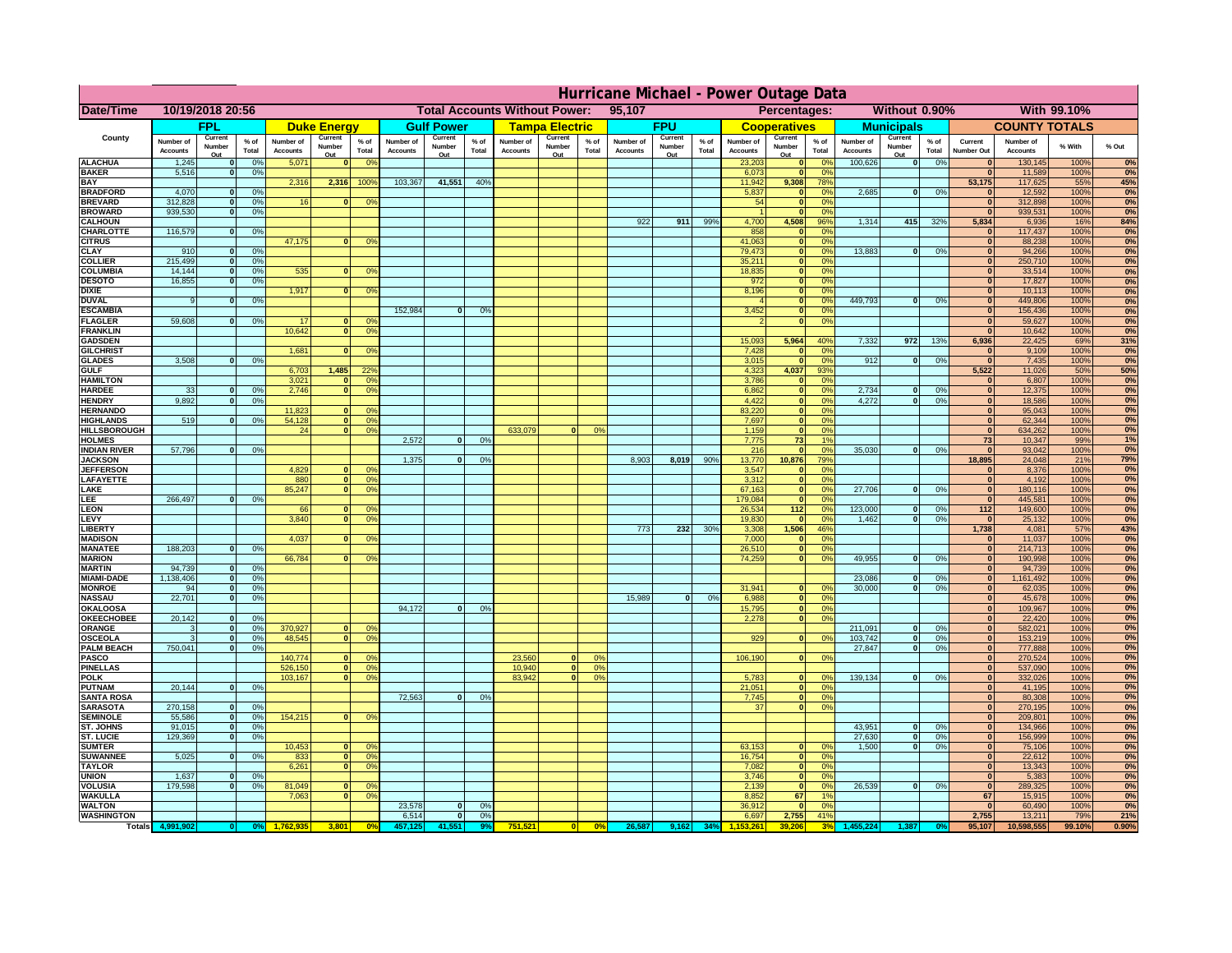# 10/19/2018 8:56 PM Hurricane Michael

| <b>Power Provider</b>                   | <b>County</b>       | <b>Number of Customers</b> | <b>Current Number Out</b> | <b>Outage Percentage</b> | <b>Estimated Restore Time</b> |
|-----------------------------------------|---------------------|----------------------------|---------------------------|--------------------------|-------------------------------|
|                                         |                     |                            |                           |                          |                               |
| <b>Gulf Power Company</b>               | BAY                 | 103,367                    | 41,551                    | 40.20%                   | >5 days                       |
| West Florida Electric Cooperative, Inc. | <b>JACKSON</b>      | 13,723                     | 10,829                    | 78.91%                   | >5 days                       |
| Gulf Coast Electric Cooperative, Inc.   | BAY                 | 11,942                     | 9,308                     | 77.94%                   | >5 days                       |
| Florida Public Utilities Corporation    | <b>JACKSON</b>      | 8,903                      | 8,019                     | 90.07%                   | >5 days                       |
| Talquin Electric Cooperative, Inc.      | <b>GADSDEN</b>      | 15,093                     | 5,964                     | 39.52%                   | 72                            |
| Gulf Coast Electric Cooperative, Inc.   | <b>GULF</b>         | 4,323                      | 4,037                     | 93.38%                   | >5 days                       |
|                                         |                     |                            |                           |                          |                               |
| West Florida Electric Cooperative, Inc. | CALHOUN             | 2,852                      | 2,665                     | 93.44%                   | >5 days                       |
| West Florida Electric Cooperative, Inc. | WASHINGTON          | 4,260                      | 2,404                     | 56.43%                   | >5 days                       |
| <b>Duke Energy</b>                      | BAY                 | 2,316                      | 2,316                     | 100.00%                  | TBD                           |
| Gulf Coast Electric Cooperative, Inc.   | CALHOUN             | 1,848                      | 1,843                     | 99.73%                   | >5 days                       |
| Talquin Electric Cooperative, Inc.      | <b>LIBERTY</b>      | 3,308                      | 1,506                     | 45.53%                   | >5 days                       |
| Duke Energy                             | <b>GULF</b>         | 6,703                      | 1,485                     | 22.15%                   | TBD                           |
|                                         |                     | 922                        | 911                       |                          |                               |
| Florida Public Utilities Corporation    | CALHOUN             |                            |                           | 98.81%                   | >5 days                       |
| City of Quincy                          | GADSDEN             | 4,768                      | 599                       | 12.56%                   | $>72$                         |
| City of Blountstown                     | <b>CALHOUN</b>      | 1,314                      | 415                       | 31.58%                   | $>72$                         |
| Chattahoochee Electric                  | GADSDEN             | 1,173                      | 373                       | 31.80%                   | $>72$                         |
| Gulf Coast Electric Cooperative, Inc.   | <b>WASHINGTON</b>   | 2,437                      | 351                       | 14.40%                   | >5 days                       |
| Florida Public Utilities Corporation    | LIBERTY             | 773                        | 232                       | 30.01%                   | >5 days                       |
|                                         |                     |                            |                           |                          | 48                            |
| Talquin Electric Cooperative, Inc.      | LEON                | 26,534                     | 112                       | 0.42%                    |                               |
| West Florida Electric Cooperative, Inc. | <b>HOLMES</b>       | 7,482                      | 73                        | 0.98%                    | >5 days                       |
| Talquin Electric Cooperative, Inc.      | <b>WAKULLA</b>      | 8,852                      | 67                        | 0.76%                    | 24                            |
| Gulf Coast Electric Cooperative, Inc.   | <b>JACKSON</b>      | 47                         | 47                        | 100.00%                  | >5 days                       |
| Central Florida Electric Cooperative    | <b>ALACHUA</b>      | 875                        | $\pmb{0}$                 | 0.00%                    | <b>TBD</b>                    |
| Central Florida Electric Cooperative    | <b>DIXIE</b>        | 7,595                      | $\mathbf 0$               | 0.00%                    | TBD                           |
|                                         |                     |                            |                           |                          |                               |
| Central Florida Electric Cooperative    | <b>GILCHRIST</b>    | 7,424                      | $\mathbf 0$               | 0.00%                    | Restored                      |
| Central Florida Electric Cooperative    | LAFAYETTE           | 9                          | $\mathbf 0$               | 0.00%                    | TBD                           |
| Central Florida Electric Cooperative    | LEVY                | 17,513                     | $\pmb{0}$                 | 0.00%                    | Restored                      |
| Central Florida Electric Cooperative    | <b>MARION</b>       | 9                          | 0                         | 0.00%                    | TBD                           |
| Choctawhatchee Electric Cooperative     | <b>HOLMES</b>       | 293                        | $\pmb{0}$                 | 0.00%                    | Restored                      |
|                                         |                     |                            | 0                         |                          |                               |
| Choctawhatchee Electric Cooperative     | <b>OKALOOSA</b>     | 15,795                     |                           | 0.00%                    | Restored                      |
| Choctawhatchee Electric Cooperative     | <b>SANTA ROSA</b>   | 201                        | $\mathbf 0$               | 0.00%                    | Restored                      |
| Choctawhatchee Electric Cooperative     | <b>WALTON</b>       | 36,812                     | 0                         | 0.00%                    | Restored                      |
| City of Alachua                         | <b>ALACHUA</b>      | 4,426                      | $\mathbf 0$               | 0.00%                    | <b>TBD</b>                    |
| City of Bartow                          | <b>POLK</b>         | 11,790                     | 0                         | 0.00%                    | TBD                           |
| City of Bushnell                        | <b>SUMTER</b>       | 1,500                      | $\mathbf 0$               | 0.00%                    | <b>TBD</b>                    |
|                                         | <b>HENDRY</b>       |                            | 0                         | 0.00%                    | TBD                           |
| City of Clewiston                       |                     | 4,272                      |                           |                          |                               |
| City of Fort Meade                      | <b>POLK</b>         | 2,379                      | $\mathbf 0$               | 0.00%                    | TBD                           |
| City of Havana                          | GADSDEN             | 1,391                      | $\pmb{0}$                 | 0.00%                    | Restored                      |
| City of Leesburg                        | LAKE                | 22,000                     | $\mathbf 0$               | 0.00%                    | <b>TBD</b>                    |
| City of Moore Haven                     | <b>GLADES</b>       | 912                        | $\pmb{0}$                 | 0.00%                    | TBD                           |
| City of Mount Dora                      | LAKE                | 5,706                      | $\mathbf 0$               | 0.00%                    | TBD                           |
| City of Newberry                        | <b>ALACHUA</b>      | 1,727                      | $\pmb{0}$                 | 0.00%                    | TBD                           |
|                                         |                     |                            |                           |                          |                               |
| City of Starke                          | <b>BRADFORD</b>     | 2,685                      | $\pmb{0}$                 | 0.00%                    | TBD                           |
| City of Tallahassee                     | LEON                | 123,000                    | 0                         | 0.00%                    | Restored                      |
| City of Vero Beach                      | <b>INDIAN RIVER</b> | 35,030                     | $\pmb{0}$                 | 0.00%                    | <b>TBD</b>                    |
| City of Wauchula                        | HARDEE              | 2,734                      | 0                         | 0.00%                    | <b>TBD</b>                    |
| City of Williston                       | LEVY                | 1,462                      | $\pmb{0}$                 | 0.00%                    | <b>TBD</b>                    |
| City of Winter Park                     | ORANGE              |                            | 0                         |                          | TBD                           |
|                                         |                     | 13,941                     |                           | 0.00%                    |                               |
| Clay Electric Cooperative               | <b>ALACHUA</b>      | 22,328                     | $\pmb{0}$                 | 0.00%                    | TBD                           |
| Clay Electric Cooperative               | <b>BAKER</b>        | 2,476                      | 0                         | 0.00%                    | TBD                           |
| Clay Electric Cooperative               | <b>BRADFORD</b>     | 5,837                      | $\pmb{0}$                 | 0.00%                    | <b>TBD</b>                    |
| Clay Electric Cooperative               | <b>CLAY</b>         | 79,473                     | 0                         | 0.00%                    | TBD                           |
| Clay Electric Cooperative               | <b>COLUMBIA</b>     | 16,922                     | $\pmb{0}$                 | 0.00%                    | TBD                           |
| Clay Electric Cooperative               | <b>DUVAL</b>        | 4                          | 0                         | 0.00%                    | TBD                           |
|                                         |                     |                            |                           |                          |                               |
| Clay Electric Cooperative               | <b>FLAGLER</b>      | $\overline{2}$             | $\pmb{0}$                 | 0.00%                    | TBD                           |
| Clay Electric Cooperative               | <b>GILCHRIST</b>    | 4                          | 0                         | 0.00%                    | TBD                           |
| Clay Electric Cooperative               | LAKE                | 2,239                      | 0                         | 0.00%                    | <b>TBD</b>                    |
| Clay Electric Cooperative               | LEVY                | 712                        | 0                         | 0.00%                    | TBD                           |
| Clay Electric Cooperative               | <b>MARION</b>       | 16,301                     | $\pmb{0}$                 | 0.00%                    | <b>TBD</b>                    |
| Clay Electric Cooperative               | PUTNAM              | 21,051                     | 0                         | 0.00%                    | TBD                           |
|                                         |                     |                            | $\pmb{0}$                 |                          |                               |
| Clay Electric Cooperative               | SUWANNEE            | 5                          |                           | 0.00%                    | TBD                           |
| Clay Electric Cooperative               | <b>UNION</b>        | 3,746                      | 0                         | 0.00%                    | TBD                           |
| Clay Electric Cooperative               | <b>VOLUSIA</b>      | 2,139                      | $\pmb{0}$                 | 0.00%                    | TBD                           |
| Duke Energy                             | <b>ALACHUA</b>      | 5,071                      | 0                         | 0.00%                    | Restored                      |
| <b>Duke Energy</b>                      | <b>BREVARD</b>      | 16                         | $\pmb{0}$                 | 0.00%                    | Restored                      |
| Duke Energy                             | <b>CITRUS</b>       | 47,175                     | 0                         | 0.00%                    | Restored                      |
|                                         |                     |                            | $\pmb{0}$                 |                          |                               |
| Duke Energy                             | <b>COLUMBIA</b>     | 535                        |                           | 0.00%                    | Restored                      |
| Duke Energy                             | <b>DIXIE</b>        | 1,917                      | 0                         | 0.00%                    | Restored                      |
| <b>Duke Energy</b>                      | <b>FLAGLER</b>      | 17                         | $\pmb{0}$                 | 0.00%                    | Restored                      |
| Duke Energy                             | <b>FRANKLIN</b>     | 10,642                     | 0                         | 0.00%                    | Restored                      |
| <b>Duke Energy</b>                      | <b>GILCHRIST</b>    | 1,681                      | $\pmb{0}$                 | 0.00%                    | Restored                      |
| Duke Energy                             | <b>HAMILTON</b>     | 3,021                      | 0                         | 0.00%                    | Restored                      |
| <b>Duke Energy</b>                      | HARDEE              | 2,746                      | $\pmb{0}$                 | 0.00%                    | Restored                      |
|                                         |                     |                            |                           |                          |                               |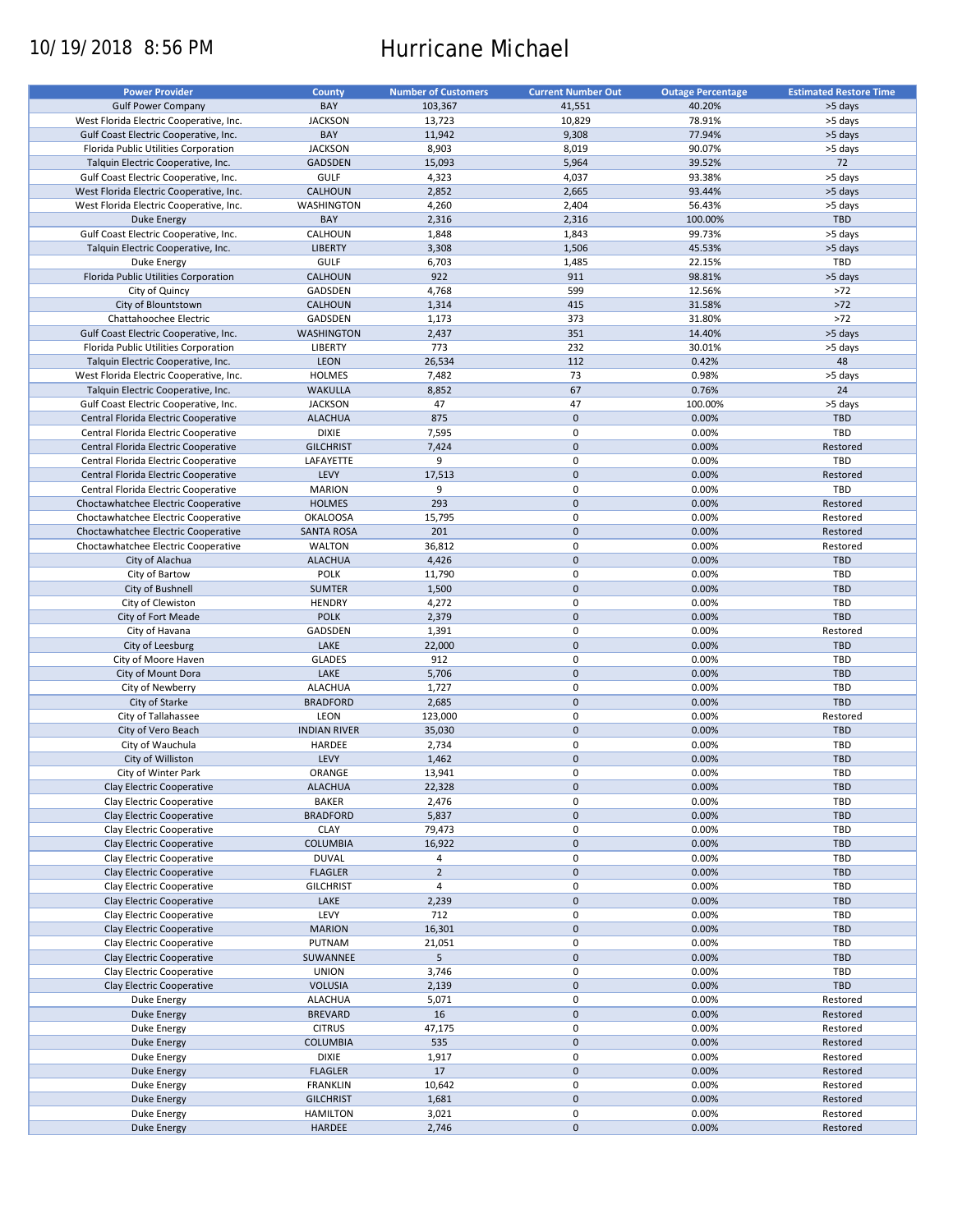### 10/19/2018 8:56 PM Hurricane Michael

| Duke Energy                                        | <b>HERNANDO</b>     | 11,823      | $\pmb{0}$   | 0.00% | Restored   |
|----------------------------------------------------|---------------------|-------------|-------------|-------|------------|
| <b>Duke Energy</b>                                 | <b>HIGHLANDS</b>    | 54,128      | $\mathbf 0$ | 0.00% | Restored   |
| Duke Energy                                        | HILLSBOROUGH        | 24          | 0           | 0.00% | Restored   |
|                                                    |                     |             | $\pmb{0}$   |       |            |
| <b>Duke Energy</b>                                 | <b>JEFFERSON</b>    | 4,829       |             | 0.00% | Restored   |
| Duke Energy                                        | LAFAYETTE           | 880         | 0           | 0.00% | Restored   |
| <b>Duke Energy</b>                                 | LAKE                | 85,247      | $\pmb{0}$   | 0.00% | Restored   |
| Duke Energy                                        | LEON                | 66          | 0           | 0.00% | Restored   |
|                                                    |                     |             |             |       |            |
| <b>Duke Energy</b>                                 | LEVY                | 3,840       | $\pmb{0}$   | 0.00% | Restored   |
| Duke Energy                                        | <b>MADISON</b>      | 4,037       | 0           | 0.00% | Restored   |
| Duke Energy                                        | <b>MARION</b>       | 66,784      | $\pmb{0}$   | 0.00% | Restored   |
|                                                    |                     |             |             |       |            |
| Duke Energy                                        | ORANGE              | 370,927     | 0           | 0.00% | Restored   |
| <b>Duke Energy</b>                                 | <b>OSCEOLA</b>      | 48,545      | $\pmb{0}$   | 0.00% | Restored   |
| Duke Energy                                        | PASCO               | 140,774     | 0           | 0.00% | Restored   |
| Duke Energy                                        | <b>PINELLAS</b>     | 526,150     | $\mathbf 0$ | 0.00% | Restored   |
|                                                    |                     |             |             |       |            |
| Duke Energy                                        | POLK                | 103,167     | $\pmb{0}$   | 0.00% | Restored   |
| <b>Duke Energy</b>                                 | SEMINOLE            | 154,215     | $\pmb{0}$   | 0.00% | Restored   |
| Duke Energy                                        | <b>SUMTER</b>       | 10,453      | $\pmb{0}$   | 0.00% | Restored   |
|                                                    |                     |             |             |       |            |
| <b>Duke Energy</b>                                 | SUWANNEE            | 833         | $\mathbf 0$ | 0.00% | Restored   |
| Duke Energy                                        | <b>TAYLOR</b>       | 6,261       | 0           | 0.00% | Restored   |
| <b>Duke Energy</b>                                 | <b>VOLUSIA</b>      | 81,049      | $\mathbf 0$ | 0.00% | Restored   |
| Duke Energy                                        | WAKULLA             | 7,063       | 0           | 0.00% | Restored   |
|                                                    |                     |             |             |       |            |
| Escambia River Electric Cooperative, Inc.          | <b>ESCAMBIA</b>     | 3,452       | $\mathbf 0$ | 0.00% | <b>TBD</b> |
| Escambia River Electric Cooperative, Inc.          | <b>SANTA ROSA</b>   | 7,544       | 0           | 0.00% | <b>TBD</b> |
| Florida Keys Electric Cooperative                  | <b>MONROE</b>       | 31,941      | $\pmb{0}$   | 0.00% | <b>TBD</b> |
|                                                    |                     |             |             |       |            |
| Florida Power and Light Company                    | <b>ALACHUA</b>      | 1,245       | $\mathbf 0$ | 0.00% | <b>TBD</b> |
| Florida Power and Light Company                    | <b>BAKER</b>        | 5,516       | $\pmb{0}$   | 0.00% | <b>TBD</b> |
| Florida Power and Light Company                    | <b>BRADFORD</b>     | 4,070       | $\mathbf 0$ | 0.00% | TBD        |
|                                                    |                     |             |             |       |            |
| Florida Power and Light Company                    | <b>BREVARD</b>      | 312,828     | $\pmb{0}$   | 0.00% | <b>TBD</b> |
| Florida Power and Light Company                    | <b>BROWARD</b>      | 939,530     | 0           | 0.00% | TBD        |
| Florida Power and Light Company                    | <b>CHARLOTTE</b>    | 116,579     | 0           | 0.00% | <b>TBD</b> |
| Florida Power and Light Company                    | <b>CLAY</b>         | 910         | 0           | 0.00% | <b>TBD</b> |
|                                                    |                     |             |             |       |            |
| Florida Power and Light Company                    | <b>COLLIER</b>      | 215,499     | $\pmb{0}$   | 0.00% | <b>TBD</b> |
| Florida Power and Light Company                    | COLUMBIA            | 14,144      | 0           | 0.00% | TBD        |
| Florida Power and Light Company                    | <b>DESOTO</b>       | 16,855      | $\mathbf 0$ | 0.00% | <b>TBD</b> |
|                                                    |                     |             |             |       |            |
| Florida Power and Light Company                    | <b>DUVAL</b>        | 9           | 0           | 0.00% | TBD        |
| Florida Power and Light Company                    | <b>FLAGLER</b>      | 59,608      | $\pmb{0}$   | 0.00% | <b>TBD</b> |
| Florida Power and Light Company                    | <b>GLADES</b>       | 3,508       | 0           | 0.00% | TBD        |
| Florida Power and Light Company                    | HARDEE              | 33          | $\pmb{0}$   | 0.00% | <b>TBD</b> |
|                                                    |                     |             |             |       |            |
| Florida Power and Light Company                    | <b>HENDRY</b>       | 9,892       | 0           | 0.00% | <b>TBD</b> |
| Florida Power and Light Company                    | <b>HIGHLANDS</b>    | 519         | $\mathbf 0$ | 0.00% | <b>TBD</b> |
| Florida Power and Light Company                    | <b>INDIAN RIVER</b> | 57,796      | $\pmb{0}$   | 0.00% | TBD        |
|                                                    |                     |             |             |       |            |
| Florida Power and Light Company                    | LEE                 | 266,497     | $\mathbf 0$ | 0.00% | <b>TBD</b> |
| Florida Power and Light Company                    | MANATEE             | 188,203     | $\pmb{0}$   | 0.00% | TBD        |
| Florida Power and Light Company                    | <b>MARTIN</b>       | 94,739      | $\pmb{0}$   | 0.00% | <b>TBD</b> |
|                                                    |                     |             |             |       |            |
| Florida Power and Light Company                    | MIAMI-DADE          | 1,138,406   | 0           | 0.00% | TBD        |
| Florida Power and Light Company                    | <b>MONROE</b>       | 94          | $\pmb{0}$   | 0.00% | <b>TBD</b> |
| Florida Power and Light Company                    | NASSAU              | 22,701      | 0           | 0.00% | <b>TBD</b> |
|                                                    | <b>OKEECHOBEE</b>   |             | $\pmb{0}$   | 0.00% | <b>TBD</b> |
| Florida Power and Light Company                    |                     | 20,142      |             |       |            |
| Florida Power and Light Company                    | ORANGE              | 3           | $\mathbf 0$ | 0.00% | TBD        |
| Florida Power and Light Company                    | <b>OSCEOLA</b>      | 3           | $\pmb{0}$   | 0.00% | TBD        |
| Florida Power and Light Company                    | PALM BEACH          | 750,041     | 0           | 0.00% | TBD        |
|                                                    |                     |             |             |       |            |
| Florida Power and Light Company                    | PUTNAM              | 20,144      | $\pmb{0}$   | 0.00% | <b>TBD</b> |
| Florida Power and Light Company                    | SARASOTA            | 270,158     | 0           | 0.00% | TBD        |
| Florida Power and Light Company                    | SEMINOLE            | 55,586      | 0           | 0.00% | <b>TBD</b> |
| Florida Power and Light Company                    | ST. JOHNS           |             | 0           | 0.00% | TBD        |
|                                                    |                     | 91,015      |             |       |            |
| Florida Power and Light Company                    | ST. LUCIE           | 129,369     | 0           | 0.00% | TBD        |
| Florida Power and Light Company                    | SUWANNEE            | 5,025       | 0           | 0.00% | TBD        |
| Florida Power and Light Company                    | <b>UNION</b>        | 1,637       | 0           | 0.00% | <b>TBD</b> |
|                                                    |                     |             |             |       |            |
| Florida Power and Light Company                    | VOLUSIA             | 179,598     | 0           | 0.00% | TBD        |
| Florida Public Utilities Corporation               | <b>NASSAU</b>       | 15,989      | $\pmb{0}$   | 0.00% | Restored   |
| Fort Pierce Utilities Authority                    | ST. LUCIE           | 27,630      | 0           | 0.00% | TBD        |
|                                                    |                     |             |             |       |            |
| Gainesville (Gainesville Regional Utilities - GRU) | <b>ALACHUA</b>      | 94,473      | $\pmb{0}$   | 0.00% | <b>TBD</b> |
| Glades Electric Cooperative, Inc.                  | <b>GLADES</b>       | 3,015       | $\pmb{0}$   | 0.00% | TBD        |
| Glades Electric Cooperative, Inc.                  | HARDEE              | $\mathbf 0$ | $\pmb{0}$   |       | <b>TBD</b> |
| Glades Electric Cooperative, Inc.                  | <b>HENDRY</b>       | 3,530       | 0           | 0.00% | TBD        |
|                                                    |                     |             |             |       |            |
| Glades Electric Cooperative, Inc.                  | <b>HIGHLANDS</b>    | 7,321       | $\pmb{0}$   | 0.00% | <b>TBD</b> |
| Glades Electric Cooperative, Inc.                  | OKEECHOBEE          | 2,278       | $\pmb{0}$   | 0.00% | TBD        |
| Green Cove Springs Electric                        | <b>CLAY</b>         | 3,889       | $\pmb{0}$   | 0.00% | TBD        |
|                                                    |                     |             |             |       |            |
| Gulf Coast Electric Cooperative, Inc.              | <b>WALTON</b>       | 100         | 0           | 0.00% | TBD        |
| <b>Gulf Power Company</b>                          | <b>ESCAMBIA</b>     | 152,984     | $\pmb{0}$   | 0.00% | Restored   |
| <b>Gulf Power Company</b>                          | <b>HOLMES</b>       | 2,572       | 0           | 0.00% | Restored   |
|                                                    |                     |             |             |       |            |
| <b>Gulf Power Company</b>                          | <b>JACKSON</b>      | 1,375       | $\pmb{0}$   | 0.00% | Restored   |
| <b>Gulf Power Company</b>                          | <b>OKALOOSA</b>     | 94,172      | 0           | 0.00% | Restored   |
| <b>Gulf Power Company</b>                          | <b>SANTA ROSA</b>   | 72,563      | $\pmb{0}$   | 0.00% | Restored   |
|                                                    |                     |             |             |       |            |